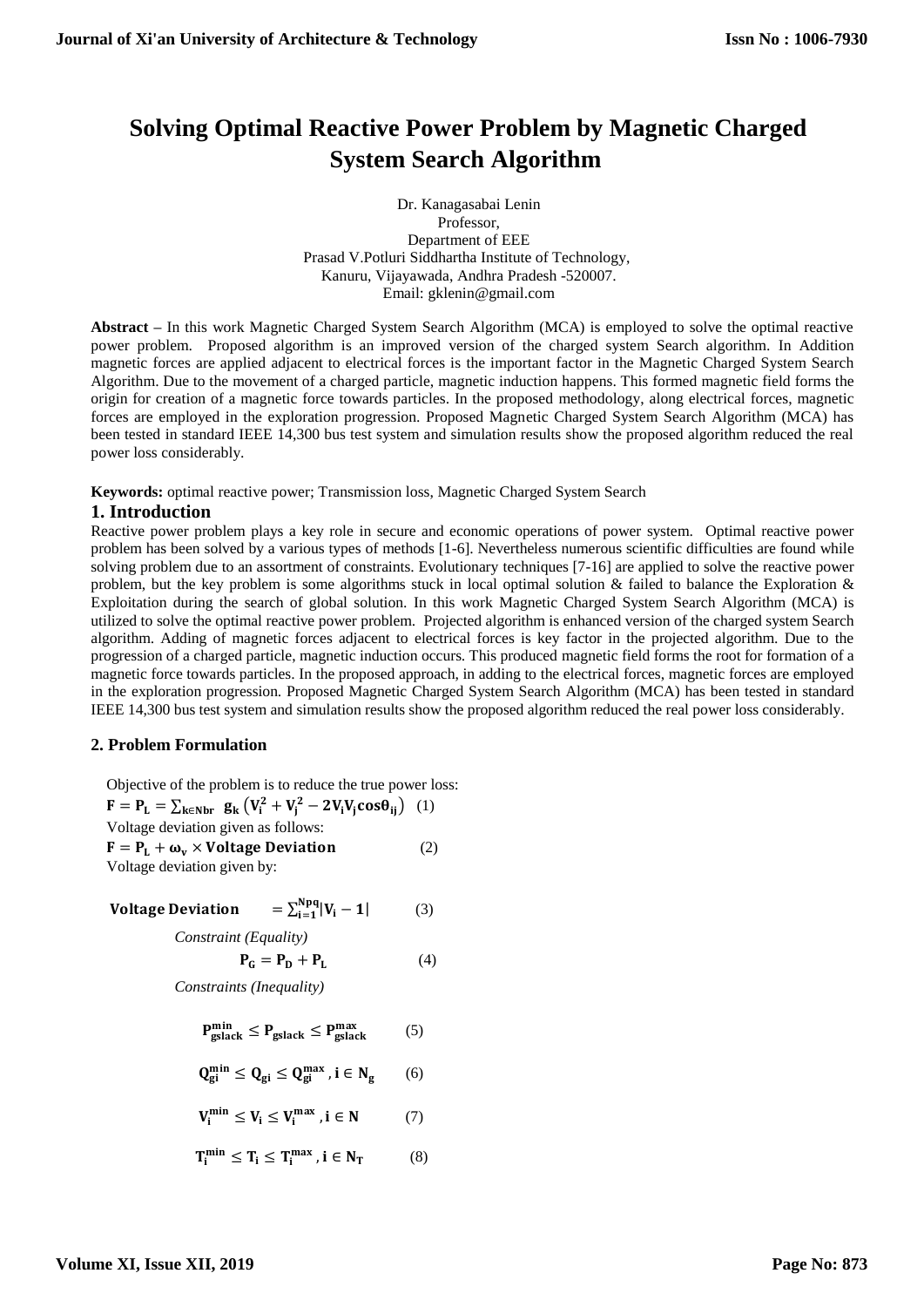$$
Q_c^{\min} \le Q_c \le Q_c^{\max}, i \in N_c \tag{9}
$$

#### **3. Magnetic Charged System Search Algorithm**

Magnetic charged system search algorithm (MCA) is an enhanced version of the charged system Search algorithm [17]. Adding of magnetic forces adjacent to electrical forces is key factor in the projected algorithm.

Due to the progression of a charged particle, magnetic induction occurs. This produced magnetic field forms the root for formation of a magnetic force towards particles,

$$
F_B = qv \times B \tag{10}
$$

Where q is the quantity of the particle's charge; B denotes the magnetic field concentration and v defines the velocity of the particle's progression in the magnetic field

Total Sum of magnitude of the forces which applied to the particle is obtained by

$$
F_B = qv \times B + qE = q.(v \times B + E)
$$
 (11)

The quantity of the magnetic force applied to every particle is obtained by,

$$
F_{j} = q_{j} \sum_{i,i \neq j} \left( \frac{qi}{a^{3}} r_{ij} \cdot i_{1} + \frac{qi}{r_{ij}^{2}} \cdot i_{2} \right) p_{ij} (X_{i} - X_{j}), \begin{cases} j = 1, 2, ..., N \\ i_{1} = 1, i_{2} = 0 \Leftrightarrow r_{ij} < a \\ i_{1} = 0, i_{2} = 1 \Leftrightarrow r_{ij} \ge a \end{cases}
$$
(12)

$$
a=0.10 X max({xi,max - xi,min | i = 1,2,...,n}).
$$
\n(13)

Probability of i th particle Magnetic influence on j th particle is given by

$$
p_{ij} = \begin{cases} 1 & \text{fit}(j) > fit(i) \\ 0 & \text{else} \end{cases}
$$
 (14)

Attraction probability is defined as ,

$$
p_{ij} = \begin{cases} 1 & \frac{fit(i) - fitbest}{fit(i) - fit(i)} > random \lor fit(j) > fit(i) \\ 0 & \text{else} \end{cases}
$$
(15)

The magnitude is defined by,

$$
qi = \frac{fit(i) - fitworst}{fitbest - fitworst}, \quad i = 1, 2, ..., N,
$$
\n(16)

Preliminary positions are determined arbitrarily in the exploration space

$$
x_{i,j}^{(0)} = x_{i,min} + rand \cdot (x_{i,max} - x_{i,min}), i = 1,2,...,n
$$
 (17)

Preliminary velocities of the particles is

$$
v_{i,j}^{(0)} = 0, i = 1,2,...,n.
$$
 (18)

Position and velocity are defined by,

$$
X_{j,new} = rand_{j1} \cdot k_a \cdot \frac{F_j}{m_j} \cdot \Delta t^2 + rand_{j2} \cdot k_v \cdot V_{j,old} \cdot \Delta t + X_{j,old},
$$
  
\n
$$
V_{j,new} = \frac{X_{j,new} - X_{j,old}}{\Delta t},
$$
\n(19)

Velocity coefficient kv control the searching procedure and kv, ka are defined as,

## **Volume XI, Issue XII, 2019**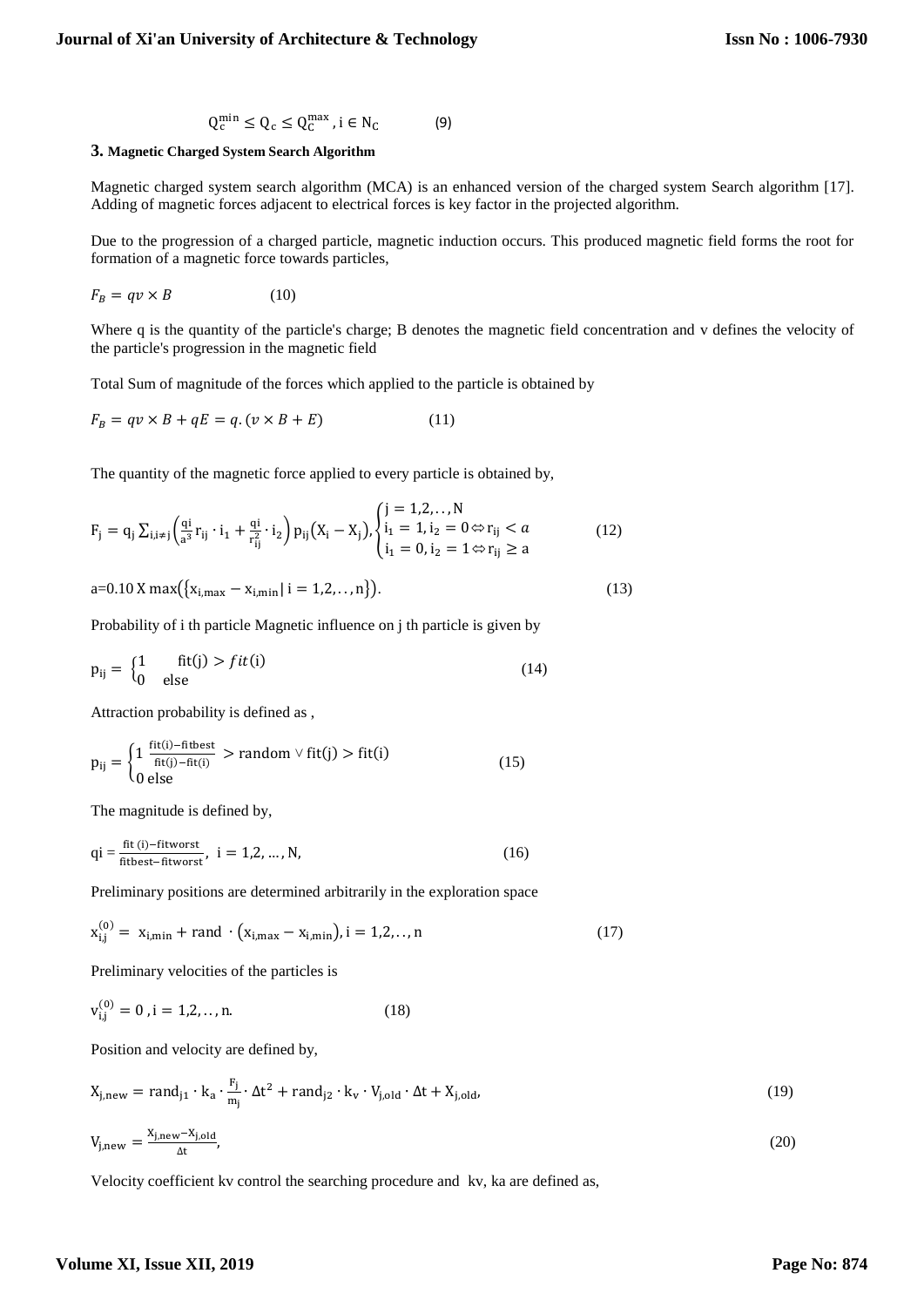$$
k_v = 0.5(1 - iter/iter_{max}), k_a = 0.5(1 + iter/iter_{max})
$$
\n(21)

Exploration and the quick rate of convergence is balanced by rewriting the Equations (18) and (19) as

$$
X_{j,\text{new}} = 0.5 \text{rand}_{j1} \cdot (1 + \text{iter/iter}_{\text{max}}) \cdot \sum_{i,i \neq j} \left( \frac{qi}{a^3} r_{ij} \cdot i_1 + \frac{qi}{r_{ij}^2} \cdot i_2 \right) p_{ij} (X_i - x_j) + 0.5 \text{rand}_{j2} \cdot (1 + \text{iter/iter}_{\text{max}}) \cdot V_{j,\text{old}} + X_{j,\text{old}} \tag{22}
$$

$$
V_{j,new} = X_{j,new} - X_{j,old.}
$$
 (23)

- a. Algorithm parameters are initialized
- b. Evaluation of the fitness function
- c. Storing the values with respect to objective function
- d. Magnitude of the force of the attraction has to be computed
- e. Movement to new positions and finding the rate of velocity
- f. Evaluation of the objective function with new values
- g. New particles will replace the old particle
- h. Process will stop once the stopping criterion satisfied

## **4. Simulation Results**

At first in standard IEEE 14 bus system the validity of the proposed Magnetic charged system search algorithm (MCA) has been tested & comparison results are presented in Table 1.

| Control variables | <b>ABCO</b> [19] | <b>IABCO</b> [19] | <b>MCA</b> |
|-------------------|------------------|-------------------|------------|
| V1                | 1.06             | 1.05              | 1.04       |
| V2                | 1.03             | 1.05              | 1.04       |
| V3                | 0.98             | 1.03              | 1.01       |
| V6                | 1.05             | 1.05              | 1.03       |
| V8                | 1.00             | 1.04              | 0.90       |
| 09                | 0.139            | 0.132             | 0.100      |
| T <sub>56</sub>   | 0.979            | 0.960             | 0.900      |
| T47               | 0.950            | 0.950             | 0.900      |
| T <sub>49</sub>   | 1.014            | 1.007             | 1.000      |
| Ploss (MW)        | 5.92892          | 5.50031           | 4.1824     |

Then IEEE 300 bus system [18] is used as test system to validate the performance of the Magnetic charged system search algorithm (MCA). Table 2 shows the comparison of real power loss obtained after optimization.

Table 2 Comparison of Real Power Loss

| Parameter  | Method EGA | Method EEA | Method CSA       | MCA      |
|------------|------------|------------|------------------|----------|
|            | [21]       | $\sim$ 1   | T20 <sup>-</sup> |          |
| PLOSS (MW) | 646.2998   | 650.6027   | 635.8942         | 615.0416 |

## **5. Conclusion**

In this work Magnetic Charged System Search Algorithm (MCA) is employed to solve the optimal reactive power problem. Adding of magnetic forces adjacent to electrical forces is key factor in the projected algorithm. Due to the progression of a charged particle, magnetic induction occurs. This produced magnetic field forms the root for formation of a magnetic force towards particles. Proposed Magnetic Charged System Search Algorithm (MCA) has been tested in standard IEEE 14,300 bus test system and simulation results show the proposed algorithm reduced the real power loss considerably.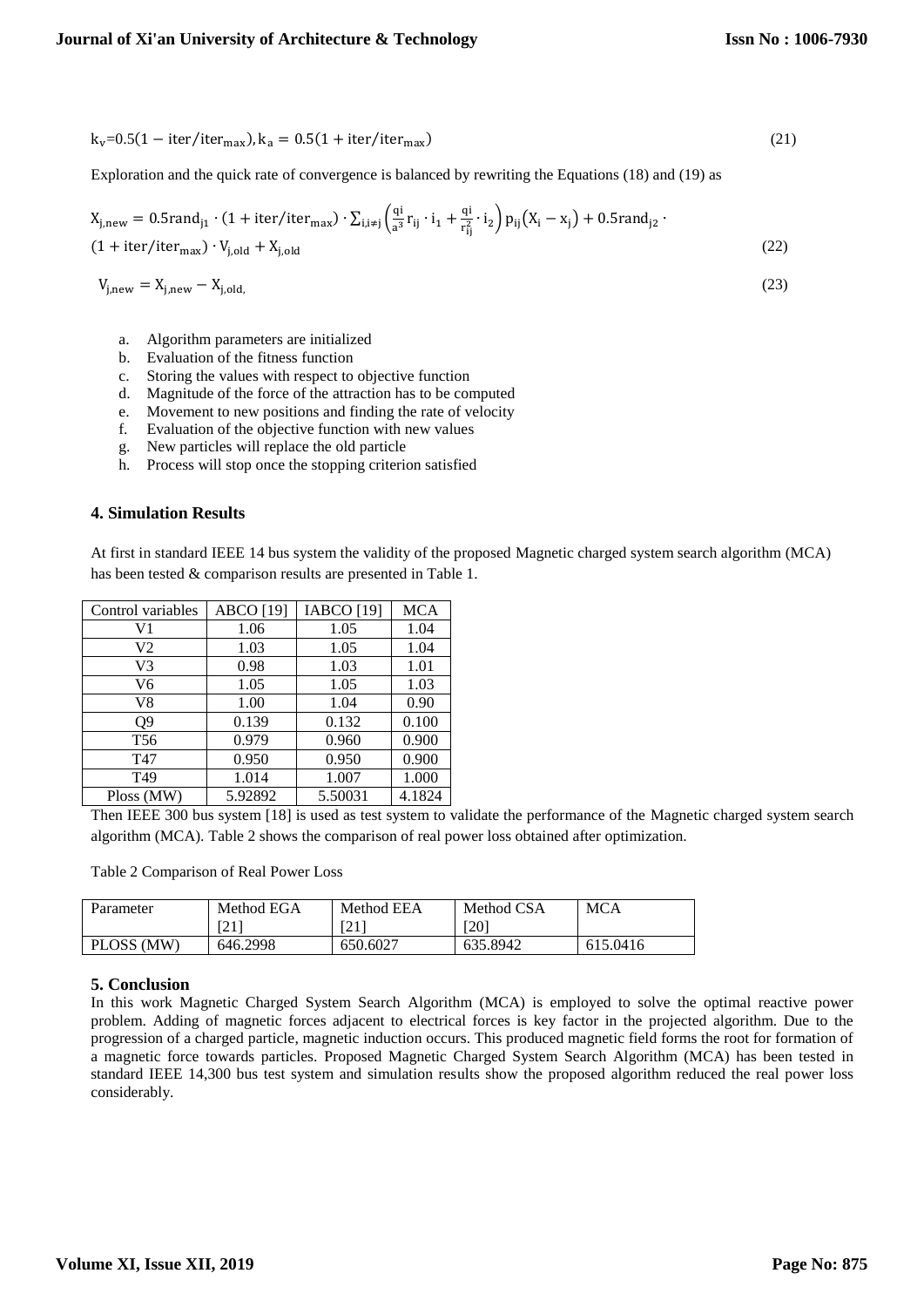#### **References**

- 1. K. Y. Lee.(1984). "Fuel-cost minimisation for both real and reactive-power dispatches," *Proceedings Generation, Transmission and Distribution Conference*, vol/issue: 131(3), pp. 85-93.
- 2. N. I. Deeb.(1998). "An efficient technique for reactive power dispatch using a revised linear programming approach," *Electric Power System Research*, vol/issue: 15(2), pp. 121–134.
- 3. M. R. Bjelogrlic, M. S. Calovic, B. S. Babic. (1990). "Application of Newton's optimal power flow in voltage/reactive power control", IEEE Trans Power System, vol. 5, no. 4, pp. 1447-1454.
- 4. S. Granville.(1994). "Optimal reactive dispatch through interior point methods," *IEEE Transactions on Power System*, vol/issue: 9(1), pp. 136–146. http://dx.doi.org/10.1109/59.317548
- 5. N. Grudinin.(1998). "Reactive power optimization using successive quadratic programming method," *IEEE Transactions on Power System*, vol/issue: 13(4), pp. 1219–1225. http://dx.doi.org/10.1109/59.736232
- 6. Wei Yan, J. Yu, D. C. Yu , K. Bhattarai.(2006). "A new optimal reactive power flow model in rectangular form and its solution by predictor corrector primal dual interior point method", *IEEE Trans. Pwr. Syst*.,vol.21,no.1,pp.61-67. http://dx.doi.org/10.1109/TPWRS.2005.861978
- 7. Aparajita Mukherjee, Vivekananda Mukherjee, (2015). "Solution of optimal reactive power dispatch by chaotic krill herd algorithm", *IET Gener. Transm. Distrib*, , Vol. 9, Issue. 15, pp. 2351–2362.
- 8. Hu, Z., Wang, X. & Taylor.(2010). "Stochastic optimal reactive power dispatch: Formulation and solution method". *Electr. Power Energy Syst.,* vol. 32, pp. 615-621. http://dx.doi.org/10.1016/j.ijepes.2009.11.018
- 9. Mahaletchumi A/P Morgan, Nor Rul Hasma Abdullah, Mohd Herwan Sulaiman,Mahfuzah Mustafa and Rosdiyana Samad.(2016). "Multi-Objective Evolutionary Programming (MOEP) Using Mutation Based on Adaptive Mutation Operator (AMO) Applied For Optimal Reactive Power Dispatch", *ARPN Journal of Engineering and Applied Sciences*, VOL. 11, NO. 14.
- 10. Pandiarajan, K. & Babulal, C. K.(2016). " Fuzzy harmony search algorithm based optimal power flow for power system security enhancement". International Journal Electric Power Energy Syst., vol. 78, pp. 72-79.
- 11. Mahaletchumi Morgan, Nor Rul Hasma Abdullah, Mohd Herwan Sulaiman, Mahfuzah Mustafa, Rosdiyana Samad.(2016). "Benchmark Studies on Optimal Reactive Power Dispatch (ORPD) Based Multi-objective Evolutionary Programming (MOEP) Using Mutation Based on Adaptive Mutation Adapter (AMO) and Polynomial Mutation Operator (PMO)", *Journal of Electrical Systems*, 12-1.
- 12. Rebecca Ng Shin Mei, Mohd Herwan Sulaiman, Zuriani Mustaffa,. (2016). "Ant Lion Optimizer for Optimal Reactive Power Dispatch Solution" , Journal of Electrical Systems, "Special Issue AMPE2015", pp. 68-74.
- 13. Gagliano A., Nocera F. (2017). Analysis of the performances of electric energy storage in residential applications, International Journal of Heat and Technology , Vol. 35, Special Issue 1, pp. S41-S48. DOI: 10.18280/ijht.35Sp0106.